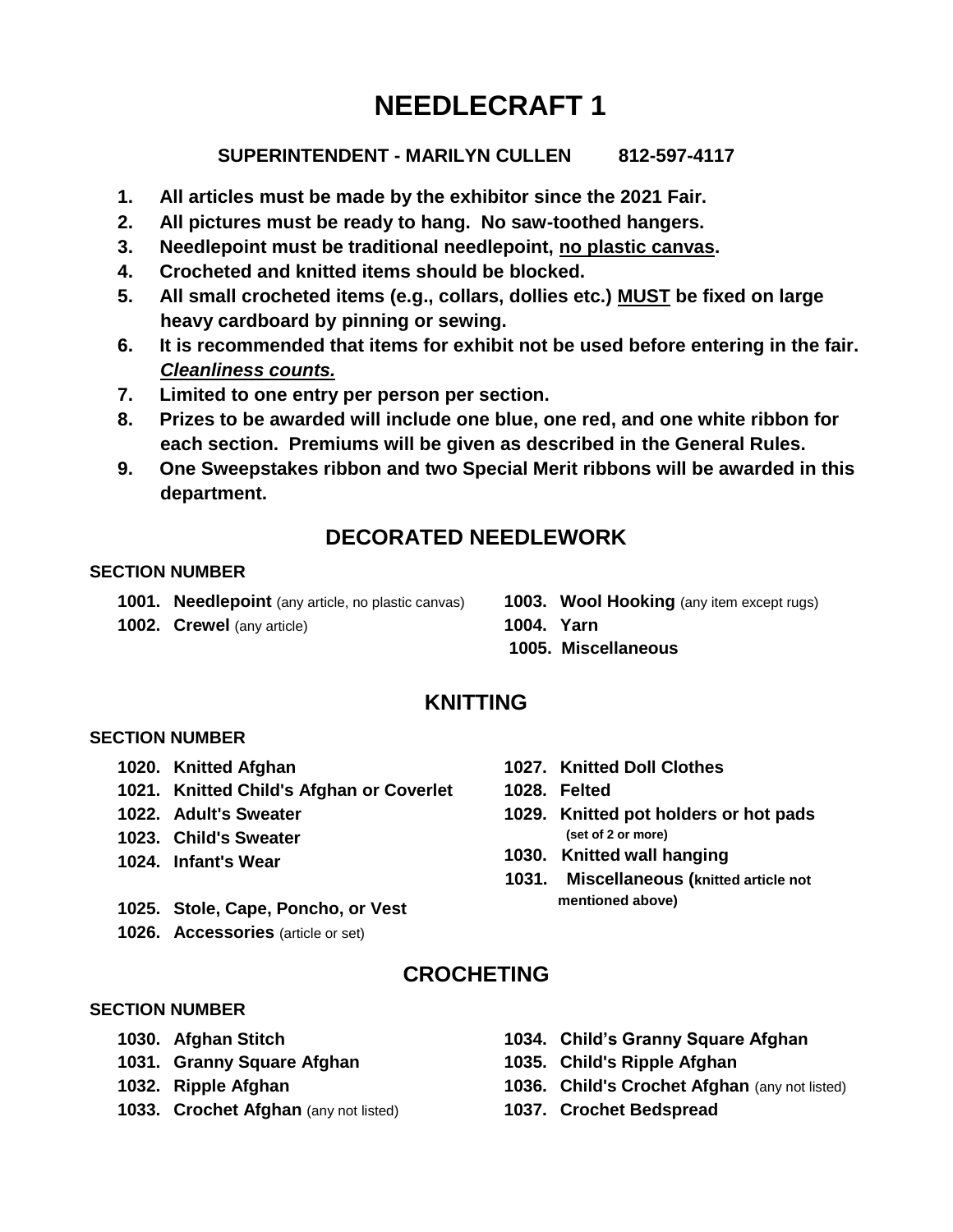- **1038. Crochet Tablecloth**
- **1040. Child's Sweater**
- **1041. Infant's wear**
- **1042. Stole, Cape, Poncho, or Vest**
- **1043. Accessories** (articles or set)
- **1044. Crochet doll clothes or doll**
- **1045. Crochet Pot Holders or Hot Pads** (set of at least 2)
- **1046. Crochet Doily**
- **1047. Wall Hanging**
- **1048. Miscellaneous** (crocheted item not mentioned above)

## **RUGS**

#### **SECTION NUMBER**

- **1050. Crochet**
- **1051. Latch Hook**
- **1052. Wool Hooked**

# **COUNTED CROSS STITCH**

## **SECTION NUMBER**

- **1100. Stamped, any article or set)**
- **1101. On Hardanger cloth**
- **1102. Miniature (Up to 5" x 7")**
- **1103. Sampler**
- **1104. Framed 8" X 10" or larger**
- **1105. Tray**
- **1106. Pillow**
- **1107. Waste canvas**
- **1108. Beaded**
- **1109. Perforated Paper**
- **1110. On linen**
- **1111. From a photo (must bring photo)**
- **1112. Silk thread on silk**
- **1113. One-half stitch on perforated paper**

# **DECORATIVE HAND STITCHING**

## **SECTION NUMBER**

- **1120. Hand Applique**
- **1121. Hand Embroidery**
- **1122. Silk Ribbon Embroidery**
- **1123. Beaded Embroidery**
- **1124. Bunka - Punch Embroidery**
- **1125. Cutwork or Drawn work**
- **1126. Hand Made Lace/ Tatting**
- **1127. Candlewicking**
- **1128. Linens** (including pillow cases, runners, towels, etc.)
- **1129. Decorator Pillow** (other than quilt top)
- **1130. Holiday item** (any technique from this Division)
- **1131. Huck Weaving/Swedish Embroidery**
- **1132. Smocking**
- **1133. Penny Rug**
- **1134. Miscellaneous Needlework item from this Division**

# **COMBINATION OF METHODS**

## **SECTION NUMBER**

**1150. Combination of Techniques** (Any article or set using 2 or more techniques, e.g.,

**1055. Braided 1056. Miscellaneous**